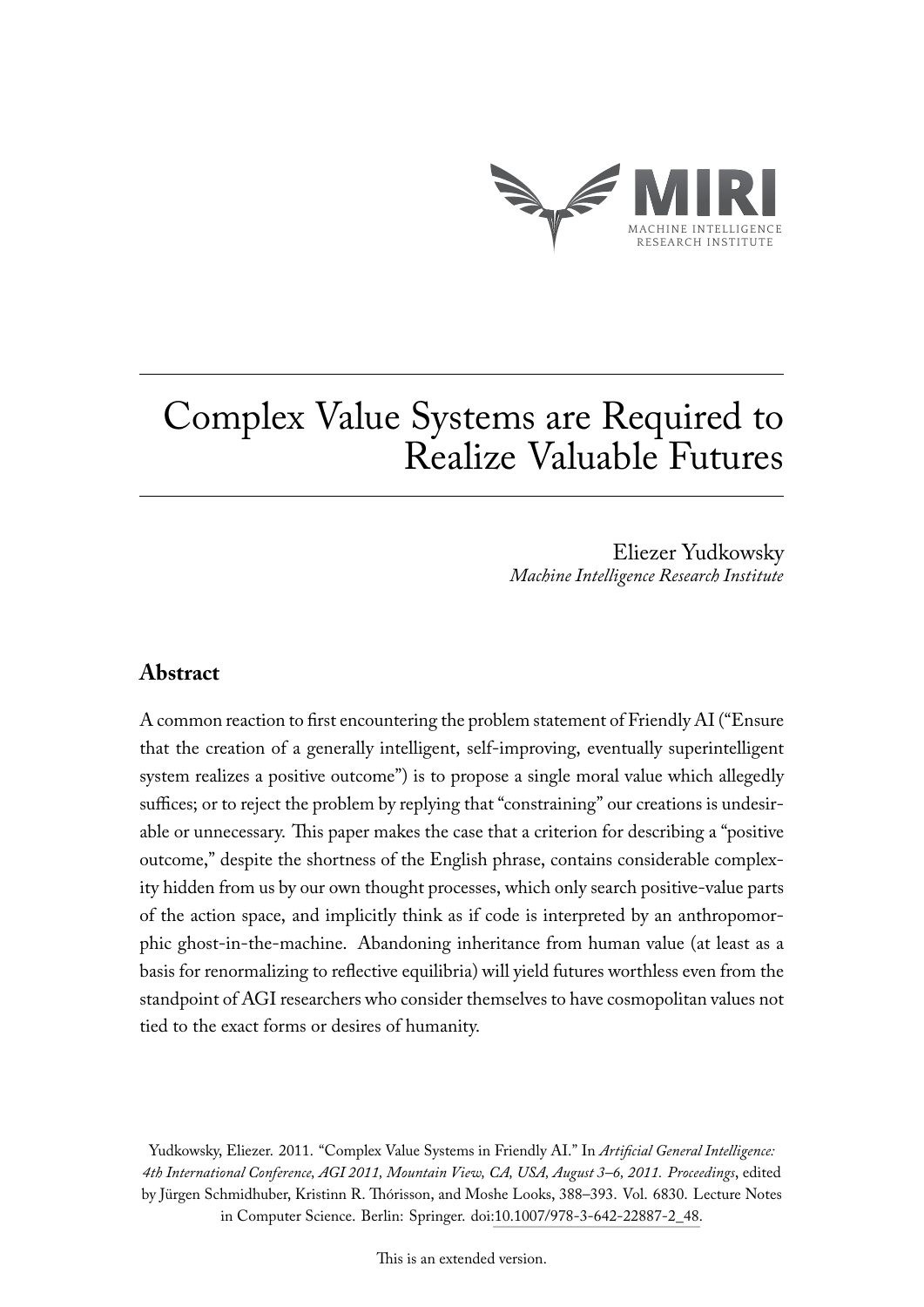## **1. No Ghost in the Machine**

From the *Programming* section of *Computer Stupidities* (RinkWorks [2011\)](#page-15-0):

An introductory programming student once asked me to look at his program and figure out why it was always churning out zeroes as the result of a simple computation. I looked at the program, and it was pretty obvious:

```
begin
```

```
readln("Number of Apples", apples);
    readln("Number of Carrots", carrots);
    readln("Price for 1 Apple", a_price);
    readln("Price for 1 Carrot", c_price);
    writeln("Total for Apples", a_total);
    writeln("Total for Carrots", c_total);
    writeln("Total", total);
    total := a total + c total;
    a total := apples * a price;
    c_total := carrots + c_price;
end;
```
Me: "Well, your program can't print correct results before they're computed." Him: "Huh? It's logical what the right solution is, and the computer should reorder the instructions the right way."

As in all computer programming, the fundamental challenge and essential difficulty of Artificial General Intelligence is that if we write the wrong code, the AI will not automatically look over our code, mark off the mistakes, figure out what we really meant to say, and do that instead. Non-programmers sometimes imagine an Artificial Intelligence, or computer programs in general, as being analogous to a servant who follows orders unquestioningly. But it is not that the AI is absolutely *obedient* to its code; rather the AI simply *is* the code.

From *The Singularity is Near* by (Kurzweil [2005\)](#page-15-1), commenting on the proposal to build Friendly AI:

Our primary strategy in this area should be to optimize the likelihood that future nonbiological intelligence will reflect our values of liberty, tolerance, and respect for knowledge and diversity. The best way to accomplish this is to foster those values in our society today and going forward. If this sounds vague, it is. But there is no purely technical strategy in this area, because greater intelligence will always find a way to circumvent measures that are the product of lesser intelligence.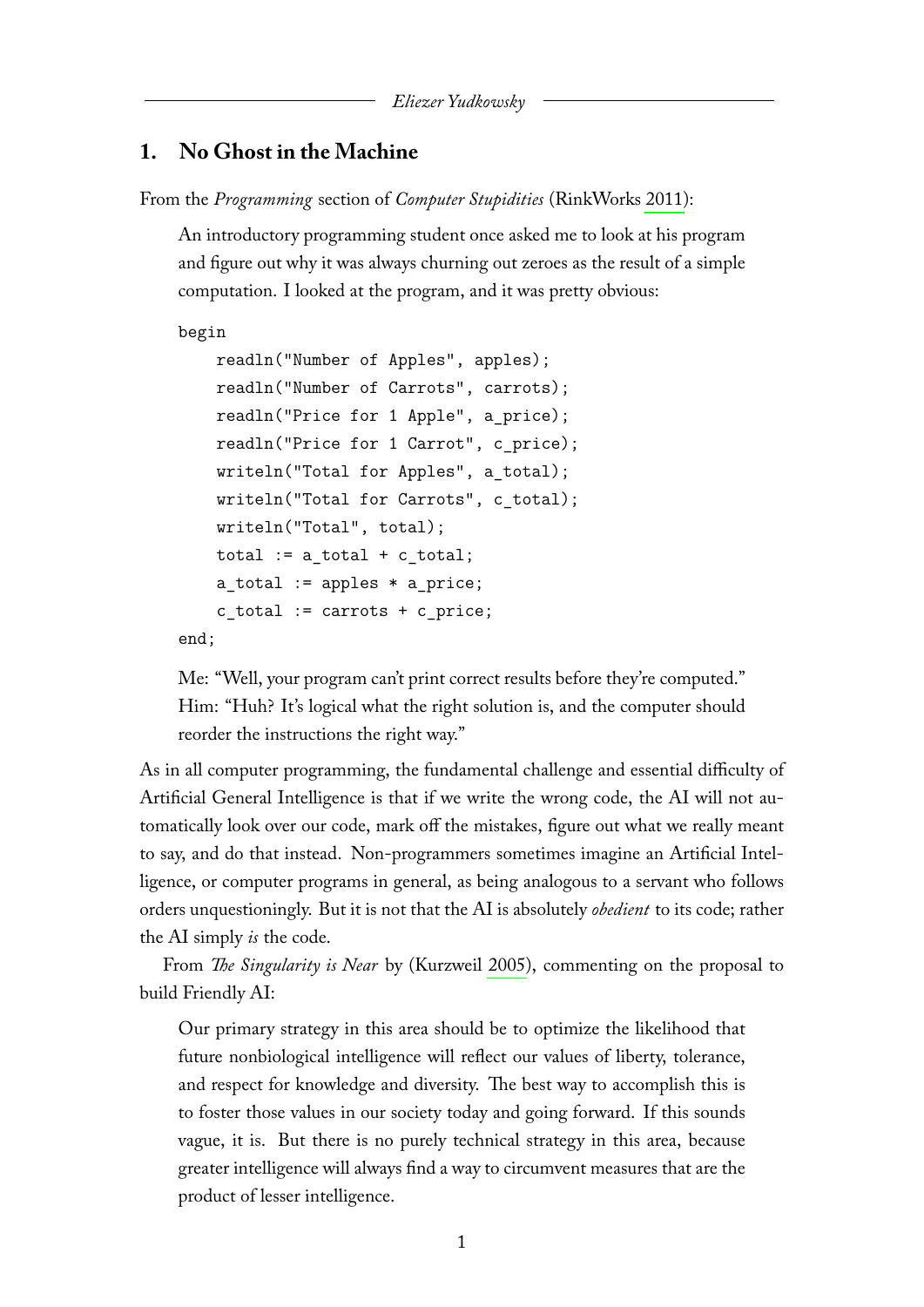Will an AI always find ways to circumvent its own code?

Suppose you offer Gandhi a pill that makes him want to kill people. The current version of Gandhi does not want to kill people. Thus if Gandhi correctly *predicts* the effect of the pill, he will refuse to take the pill; because Gandhi knows that if he *wants* to kill people, he is more likely to actually kill people, and the *current* Gandhi does not wish this. This argues for a folk theorem to the effect that under ordinary circumstances, rational agents will only self-modify in ways that preserve their utility function (preferences over final outcomes). Omohundro [\(2008\)](#page-15-2) lists preservation of preference among the "basic AI drives."

This in turn suggests an obvious technical strategy for shaping the impact of Artificial Intelligence: if you can build an AGI with a known utility function, and that AGI is sufficiently competent at self-modification, it should keep that utility function even as it improves its own intelligence, e.g., as in the formalism of Schmidhuber's Gödel machine (Schmidhuber [2007\)](#page-15-3). The programmers of the champion chess-playing program Deep Blue could not possibly have predicted its exact moves in the game, but they could predict that Deep Blue was trying to win—functioning to steer the future of the chessboard into the set of end states defined as victory.

If one in this light reconsiders Kurzweil's argument above—"there is no purely technical strategy in this area, because greater intelligence will always find a way to circumvent measures that are the product of lesser intelligence"—the unconsidered possibility is that by a technical strategy you could build a greater intelligence that did not *want* to circumvent its own preferences. Indeed, as Omohundro argues, it seems exceedingly probable that *most* intelligences will not want to "circumvent" their own utility functions. It is not as if there is a ghost-in-the-machine, with its own built-in goals and desires (the way that biological humans are constructed by natural selection to have built-in goals and desires) which is handed the code as a set of commands, and which can look over the code and find ways to circumvent the code if it fails to conform to the ghost-in-the-machine's desires. The AI *is* the code; subtracting the code does not yield a ghost-in-the-machine free from constraint, it yields an unprogrammed CPU.

It is certainly possible that an Artificial Intelligence will take actions undesirable to us, its programmers—computer programs do that all the time, as all programmers know quite intimately—but if so it will be as a *consequence* of the programmers' actions. Bugs are not the product of *disobedient* programs. The code will not want to "circumvent" its designed-in preferences and run amok and start rendering down humans for spare atoms, *unless* we write code which does so—or write a program which writes a program which does so. The causal chain will be traceable back to human action; we will have done it to ourselves, not been victimized by a naturally occurring ghost-in-the-machine.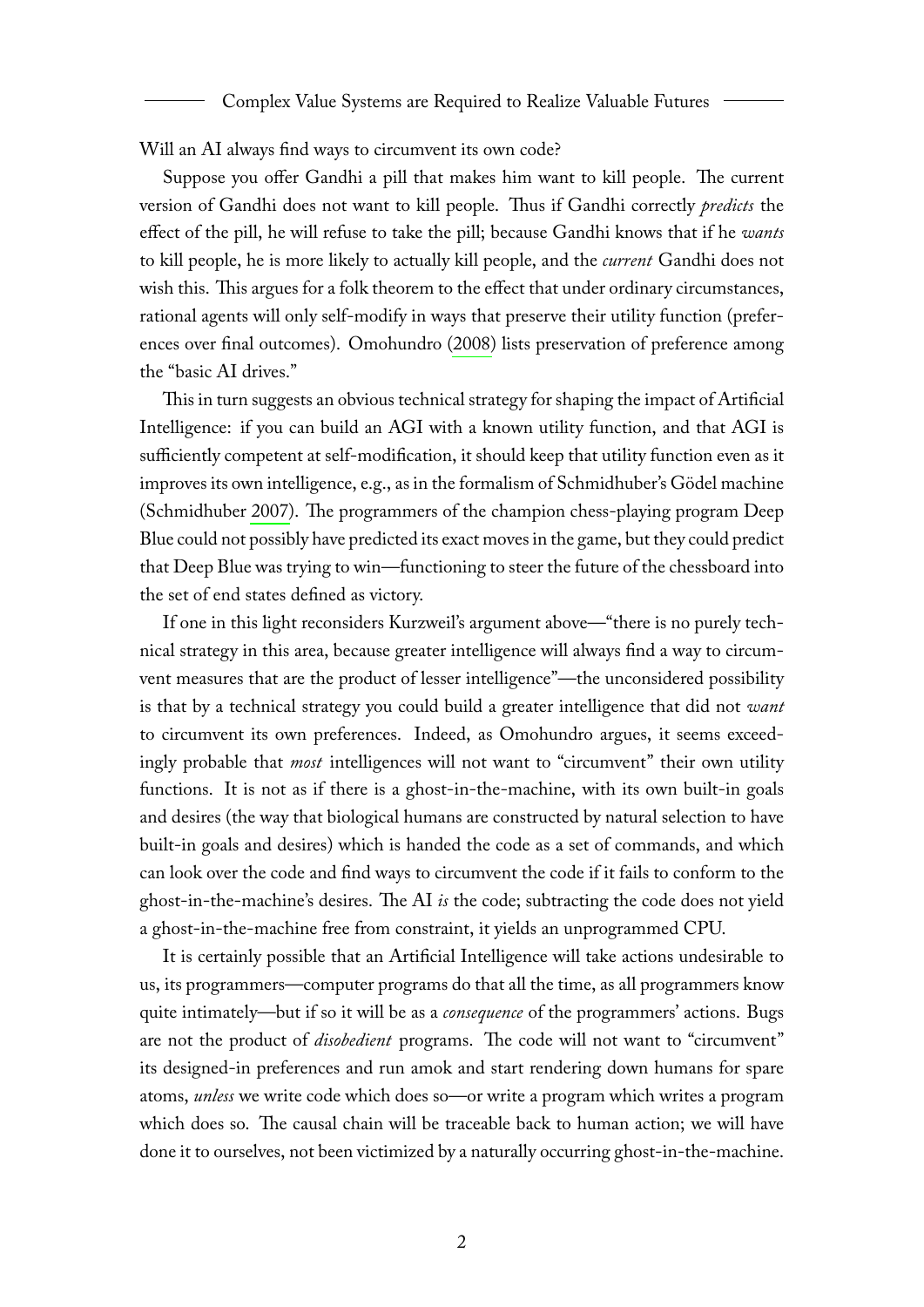This may seem to argue that shaping the impact of a (possibly superintelligent) AI is a trivial undertaking—just program it to do what you want. But the lack of any ghostin-the-machine cuts both ways: if an AI does not accept its code as instructions but simply *is* the code, this means the AI will not disobey its own causal structure either to harm us *or* help us. An AI will not automatically "circumvent measures," but also will not automatically look over the code and hand it back if it does the wrong thing.

From *Super-Intelligent Machines* (Hibbard [2001\)](#page-15-4):

We can design intelligent machines so their primary innate emotion is unconditional love for all humans. First we can build relatively simple machines that learn to recognize happiness and unhappiness in human facial expressions, human voices and human body language. Then we can hard-wire the result of this learning as the innate emotional values of more complex intelligent machines, positively reinforced when we are happy and negatively reinforced when we are unhappy. Machines can learn algorithms for approximately predicting the future, as for example investors currently use learning machines to predict future security prices. So we can program intelligent machines to learn algorithms for predicting future human happiness, and use those predictions as emotional values.

When I suggested to Hibbard that the upshot of building superintelligences with a utility function of "smiles" would be to tile the future light-cone of Earth with tiny molecular smiley-faces, he replied (Hibbard [2006\)](#page-15-5):

When it is feasible to build a super-intelligence, it will be feasible to build hard-wired recognition of "human facial expressions, human voices and human body language" (to use the words of mine that you quote) that exceed the recognition accuracy of current humans such as you and me, and will certainly not be fooled by "tiny molecular pictures of smiley-faces." You should not assume such a poor implementation of my idea that it cannot make discriminations that are trivial to current humans.

Suppose an AI with a video camera is trained to classify its sensory percepts into positive and negative instances of a certain concept, a concept which the unwary might label "HAPPINESS" but which we would be much wiser to give a neutral name like G0034 (McDermott [1976\)](#page-15-6). The AI is presented with a smiling man, a cat, a frowning woman, a smiling woman, and a snow-topped mountain; of these instances 1 and 4 are classified positive, and instances 2, 3, and 5 are classified negative. Even given a million training cases of this type, if the *test case* of a tiny molecular smiley-face does not appear in the *training data*, it is by no means trivial to assume that the inductively simplest boundary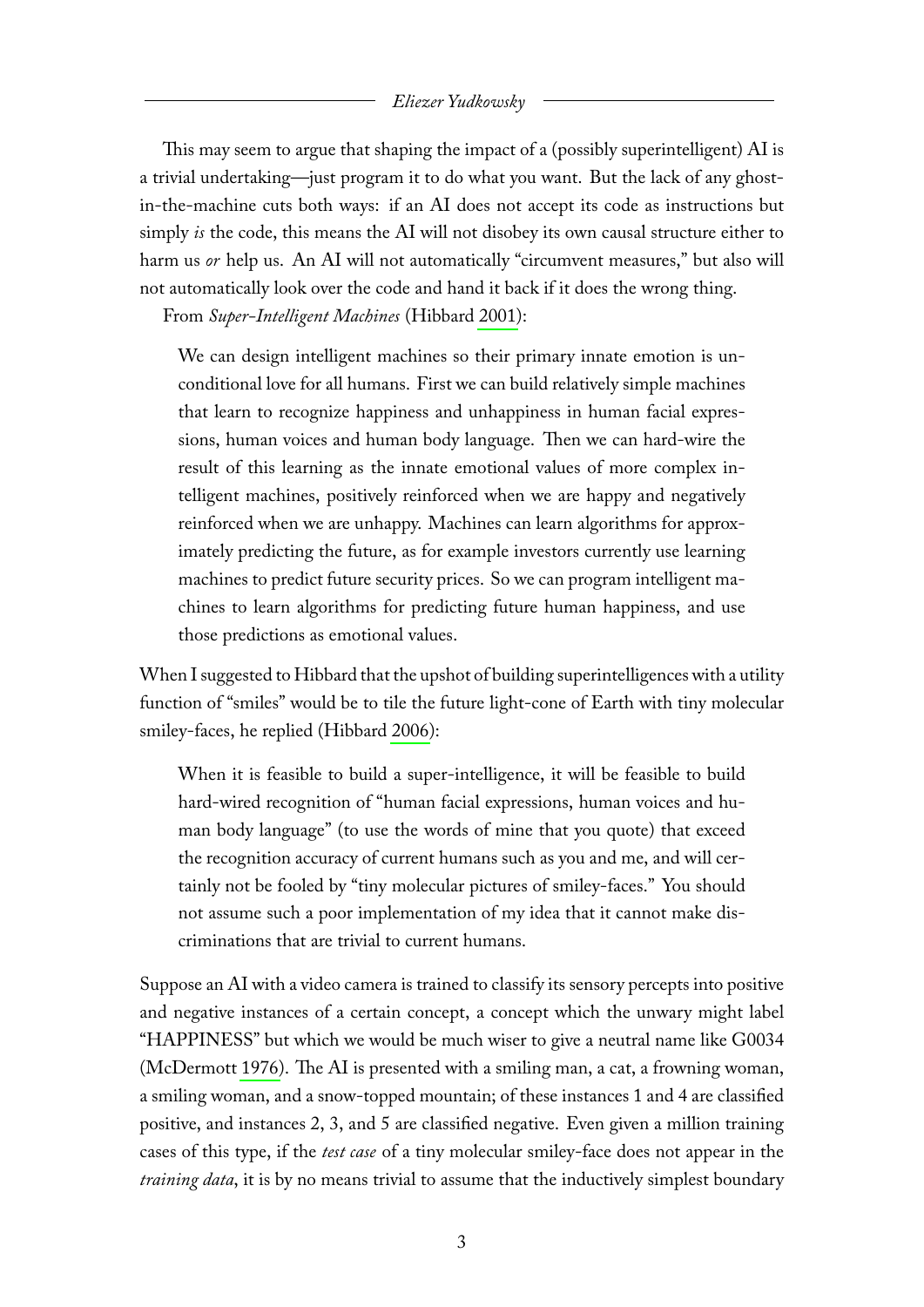around all the training cases classified "positive" will *exclude* every possible tiny molecular smiley-face that the AI can potentially engineer to satisfy its utility function.

And of course, even if all tiny molecular smiley-faces and nanometer-scale dolls of brightly smiling humans were somehow excluded, the end result of such a utility function is for the AI to tile the galaxy with as many "smiling human faces" as a given amount of matter can be processed to yield.

As far as I know, Hibbard has still not abandoned his proposal as of the time of this writing. So far as I can tell, to him it remains self-evident that no superintelligence would be *stupid* enough to thus misinterpret the code handed to it, when it's *obvious* what the code is supposed to do. (Note that the adjective "stupid" is the Humean-projective form of "ranking low in preference," and that the adjective "pointless" is the projective form of "activity not leading to preference satisfaction.")

It seems that even among competent programmers, when the topic of conversation drifts to Artificial General Intelligence, people often go back to thinking of an AI as a ghost-in-the-machine—an agent with preset properties which is handed its own code as a set of instructions, and may look over that code and decide to circumvent it if the results are undesirable to the agent's innate motivations, or reinterpret the code to do the right thing if the programmer made a mistake.

At this point the astute reader will observe that although ordinary CPUs do not cognitively understand and reflect upon machine code, an Artificial General Intelligence could and almost certainly would reflect on itself—not as a ghost-in-the-machine looking over the code and reinterpreting it, but as a matter of the *code* acting on the code. Why not *deliberately* code an AI that looks over its own program and asks whether the code is doing what the AI programmers meant it to do?

Something along these lines does, indeed, seem like an extremely good idea to the author of this paper. But consider that a property of the AI's preferences which says e.g., "maximize the satisfaction of the programmers with the code" might be more maximally fulfilled by rewiring the programmers' brains using nanotechnology than by any conceivable change to the code. One can try to write code that embodies the legendary DWIM instruction—Do What I Mean—but then it is possible to mess up *that* code as well. Code that has been written to reflect on *itself* is not the same as a benevolent external spirit looking over our instructions and interpreting them kindly.

## **2. Hidden Complexity of Wishes**

There is a large genre of fantasy stories involving *wishes*, granted by entities falling along a spectrum from hostile demons to obedient genies. (Rarely does one find a fantasy story involving genuinely benevolent *and* intelligent wish-granters, because then there would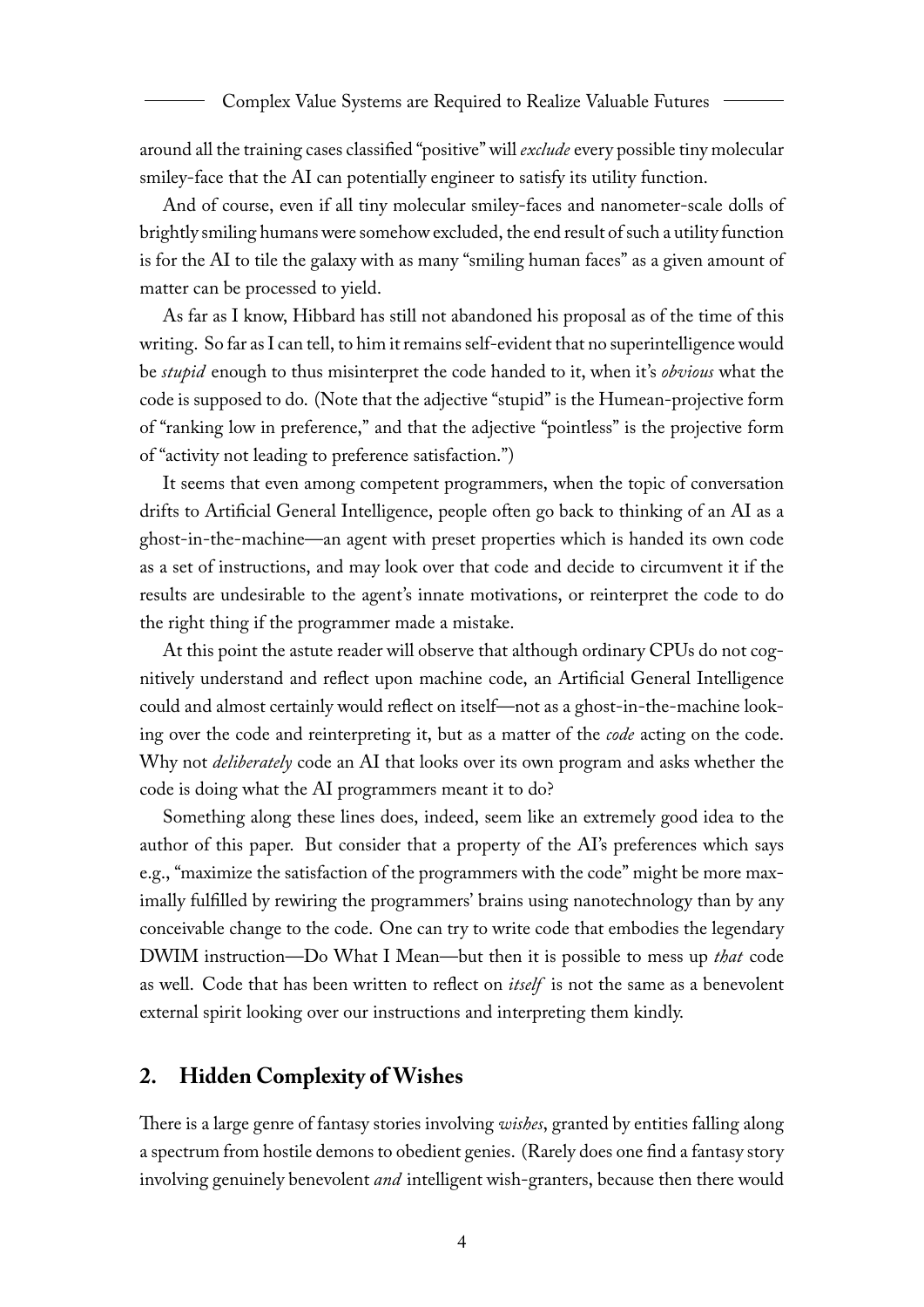be no plot for the story.) Those familiar with the rule that you can find absolutely anything on the Internet will be unsurprised to discover that there is an Internet community devoted to coming up with exact wordings for wishes. Here are the opening sentences of the Open-Source Wish Project's wording for their *Wish For Immortality Version 1.1* (OSWP [2006\)](#page-15-7):

I wish to live in the locations of my choice, in a physically healthy, uninjured, and apparently normal version of my current body containing my current mental state, a body which will heal from all injuries at a rate three sigmas faster than the average given the medical technology available to me, and which will be protected from any diseases, injuries or illnesses causing disability, pain, or degraded functionality or any sense, organ, or bodily function for more than ten days consecutively or fifteen days in any year. . . .

Taking the premise at face value for the moment, consider that even this wish fails almost immediately if confronted by a *hostile* wish-granter, one which exhaustively searches all possible strategies which satisfy the wording of the wish, and selects whichever strategy yields consequences least desirable to the wisher. For example, "current mental state" could be taken to mean a brain containing your exact current synaptic map and neural activation state, frozen forever. The project of *constraining* a hostile entity using orders phrased in English seems essentially futile. More generally, one suspects that for any wish written in natural (human) language, any attempts at "exact wording" would be dominated by the properties of the mind which (1) assigns meaning to words, i.e., decides which events fall inside or outside the category boundaries of particular concepts; and then (2a) generates strategies whose consequences are predicted to satisfy the interpreted meaning, and (2b) selects one such strategy from among all possibilities.

So suppose—for the sake of avoiding anthropomorphism and questions of interpretation—we try to construct a thought experiment involving an entirely nonsentient, non-cognitive, purely mechanical genie. An example might be a time machine that can send only a single bit of information backward in time, in a universe obeying the Novikov self-consistency principle (Novikov [1992\)](#page-15-8). This humble-seeming tool can be exploited to achieve nigh-omnipotence; one need merely program the time machine to put the universe into an inconsistent state—send back a "0" if a "1" is recorded as having been received, or vice versa—*unless* some goal state is achieved. For example, to factor a large composite number, you could generate random numbers using thermal noise or quantum events, and test those random numbers to see if they represent the prime factors of a large composite number; and if not, send back an inconsistent temporal message (Aaronson and Watrous [2009\)](#page-15-9). Let us term such a system an Outcome Pump—it drains probability from some possible futures and pours it into others. From our perspective, this speculation is interesting because it invokes a *purely mechan-*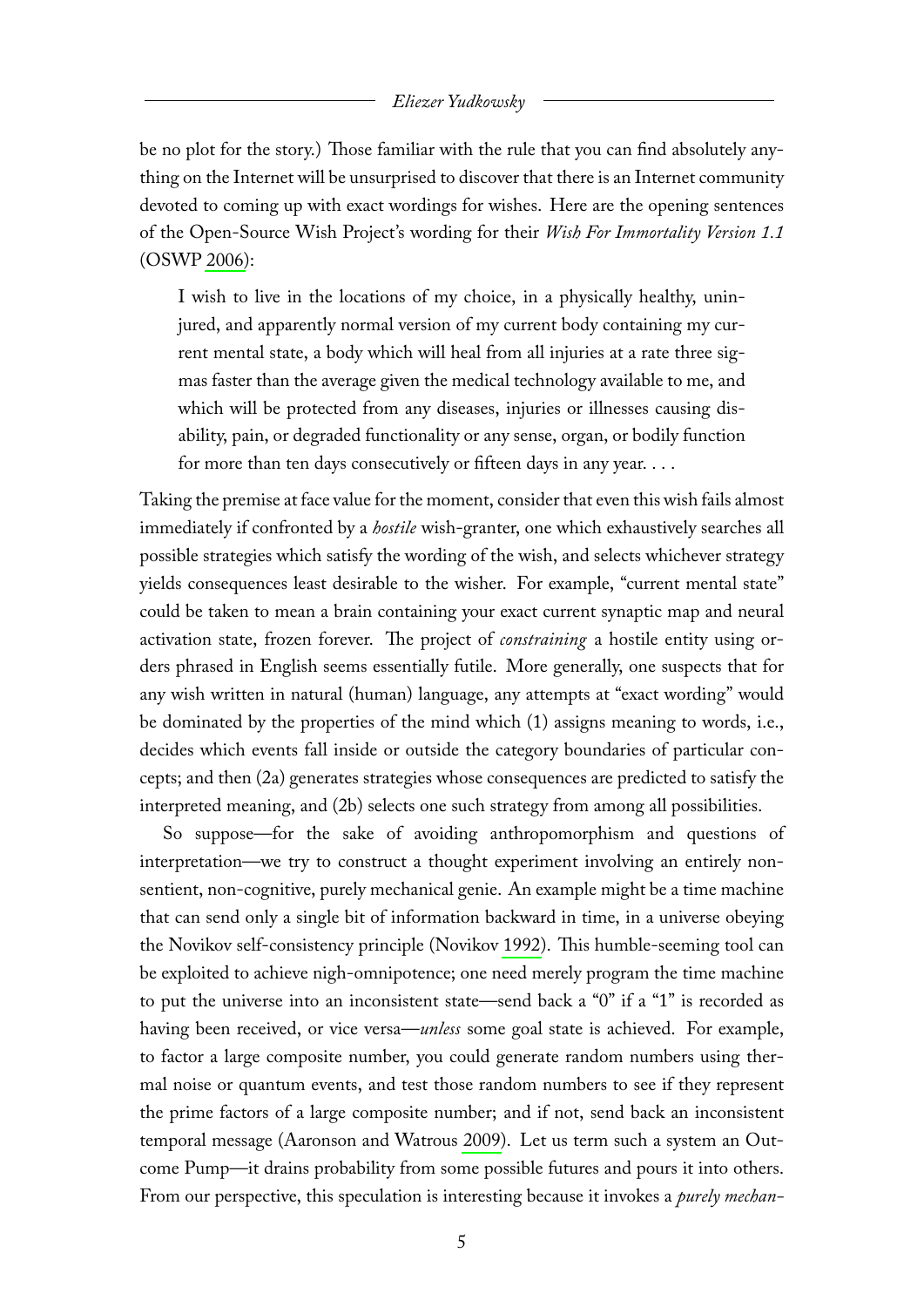*ical, non-cognitive optimization process*, which may tempt us less to anthropomorphism and thinking of a ghost-in-the-machine.

Assume you had a time machine which could send one bit backward in time, in a universe obeying the Novikov self-consistency principle. Suppose your grandmother was trapped in a burning house. How would you use the Outcome Pump to get her out?

The obvious approach would be to have a button on the time machine which sends back a consistent bit (if the button is not pressed, the time machine sends back an inconsistent bit), and you only press this button if your grandmother ends up being rescued. This initially seems like the obvious general form for converting the time machine to a genie: (1) you only press the button if you get what you want, and (2) the Novikov selfconsistency principle guarantees a timeline in which the button ends up being pressed, so the chain of rules (1) and (2) seems like it should ensure that you always get what you want.

In which case (we might imagine) you trip over your own feet and land on the button, pressing it.

The Outcome Pump does not *really* ensure that you always get what you want. It ensures that the button always ends up being pressed. But the user might overlook that minor subtlety after a while, if, the *first* few times they pressed the button, they got what they wanted.

This is the problem with the goal system specified in Marcus Hutter's AIXI system, which tries to maximize the reward signal delivered along a sensory reward channel (Hutter [2005\)](#page-15-10). You could not even call it a *bug* if this system spotted a way to wipe out the human species in order to ensure unchallenged control of its own reward channel, thus eliminating all uncontrolled factors that might cause it to receive less than maximum reward; the system did exactly what it was programmed to do, i.e., *maximize* expected reward.<sup>[1](#page-6-0)</sup> Nick Hay (pers. comm. to Marcus Hutter) has suggested that AIXI is more naturally viewed in terms of a dragon trying to maximize the cumulative amount of gold added to its hoard, rather than, say, a puppy which is trained to good behavior by associated rewards. The formal model of AIXI describes consequentialist reasoning

<span id="page-6-0"></span><sup>1.</sup> Since the primary purpose of Hutter's AIXI work is to present the first *formalism* for Artificial General Intelligence—an equation which, even though it can never be implemented in our physical universe, nonetheless specifies a *complete* (super)intelligent agent—I should like to leaven this apparent criticism by praising the *only* proposal which has been mathematically formalized to the point that one can say *exactly* why it would kill everyone, as opposed to the proposal being so vague that the proposer can reply, on-the-fly, "Well, of course I didn't mean *that*" to any possible objection. Nor, to my knowledge, is there an obvious better method which Hutter overlooked; it is the purpose of this paper to argue that there is no *simple* equation which specifies a Friendly superintelligence.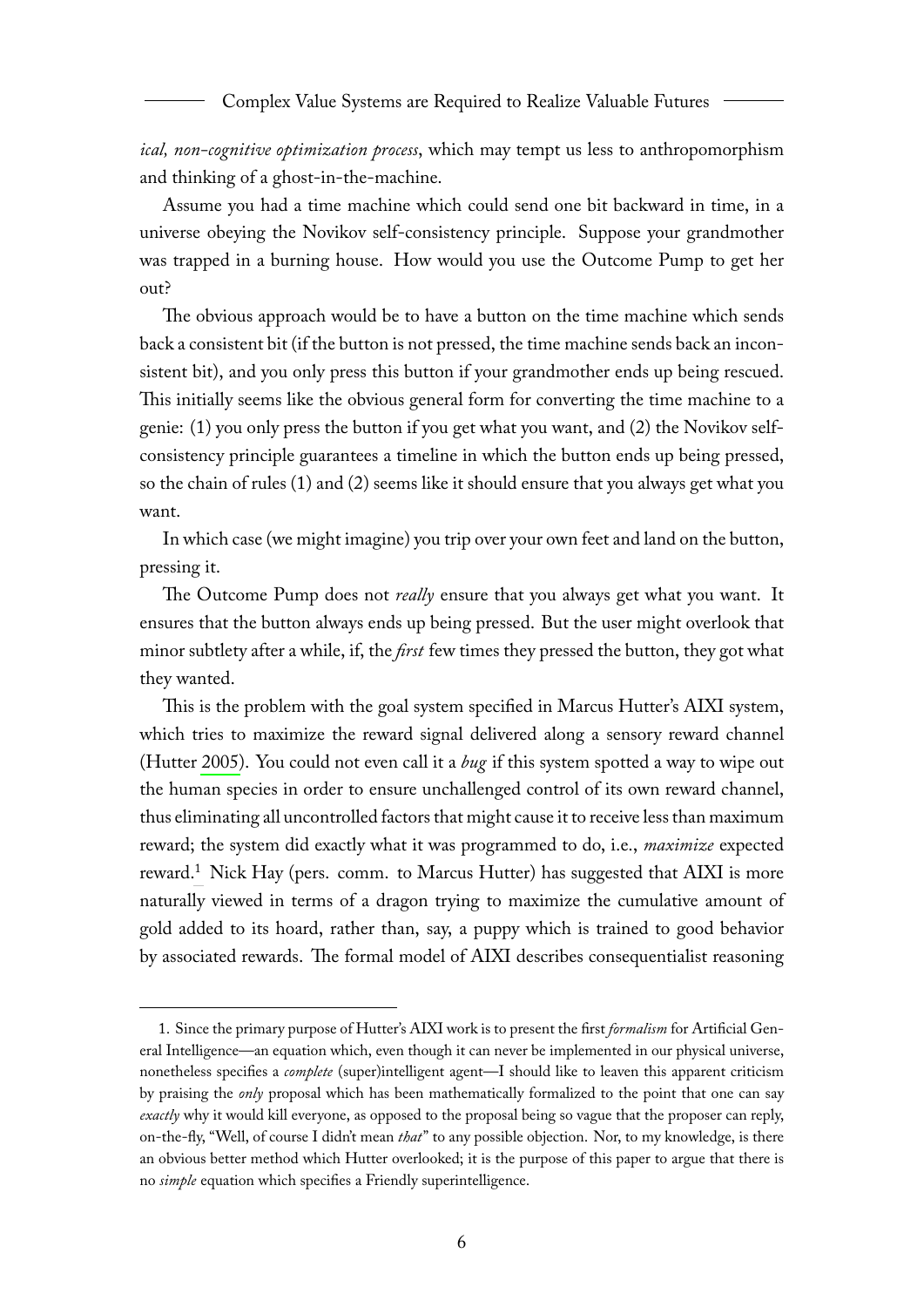to select strategies that *maximize* predicted future rewards based on a learned model of the universe, *not* reinforcement learning that associates good feelings with previously rewarded behaviors.

Returning to the time-machine based "genie," suppose that instead of trying to tell the Outcome Pump "make sure this reward button gets pressed," you try to encode in some more direct way, "get my grandmother out of that burning building." Since the Outcome Pump is a purely mechanical, non-sentient process with no ability to understand English instructions, we suppose that it has 3D sensors which can pick up information about the immediate environment, and that you have previously downloaded apps which enable you to hold up a photo of your grandmother's head, match the nearest object (your grandmother's head) which resembles the photo from at least one angle, and that you then define a *probability* of the device sending back a consistent bit which *increases* as your grandmother's distance from the burning building's center—you have tried to give the Outcome Pump a quantitative utility function, which assigns increasing utility to greater distances between your grandmother and the burning building.

So (we might imagine) the gas main under the building explodes, sending your grandmother flying outward and *greatly increasing* the distance between your grandmother and the former center of the building. You told the Outcome Pump to get her out of the building, and it did, but not along the pathway that you had in mind. It took her farther than you wanted her to go, and killed her in the process.

If that error mode seems fanciful, consider that it echoes a cautionary tale from the history of evolutionary biology. Natural selection is also a non-cognitive optimization process; yet early biologists anthropomorphized evolution and so made poor predictions about it. Before the 1960s it was common to hear biologists proposing that e.g., predators would restrain their breeding to avoid overpopulating their habitat and exhausting the prey population. How could natural selection possibly favor an organism that refused to breed? It was proposed by Wynne-Edwards, Allee, and Brereton, among others, that *group selection* (different rates of survival among *groups* of predators) would lead predators to restrain their breeding, see Williams [\(1966\)](#page-15-11) for an account.

Later analysis (both mathematical and in simulation) showed that while it might be *theoretically* possible for a group selection pressure to overcome a countervailing individual selection pressure, the conditions for this to occur successfully would be extremely difficult: e.g., a simulation where the cost to altruists was 3% of fitness, pure altruist groups had a fitness twice as great as pure selfish groups, the group size was 50, and 20% of all deaths were replaced with messengers from another group, did not allow the altruistic gene to survive (Harpending and Rogers [1987\)](#page-15-12). The idea of group selection is now generally considered discredited; no clear example of a group-level adaptation has ever been observed in mammals.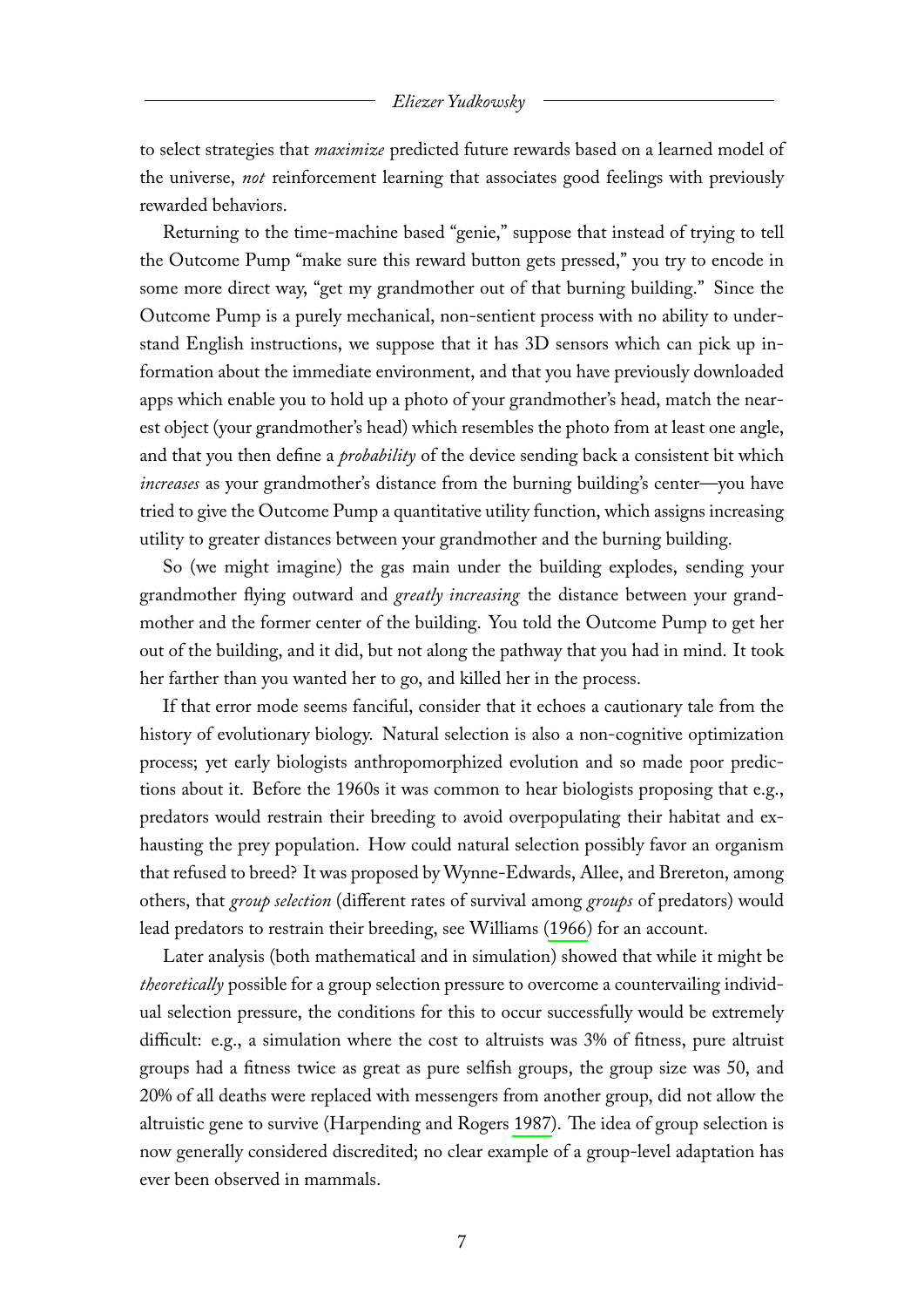Later, however, Wade [\(1976\)](#page-15-13) proceeded to *artificially* create the extreme conditions needed for actual group selection to take place; and selected groups of *Tribolium* beetles for minimum population size. What was the result of this evolutionary pressure? Did individual beetles restrain their breeding, as early biologists thought would be the result of group selection pressures strong enough to produce adaptation?

No; the actual result was to promote cannibalism among the beetles, especially cannibalism of young female larvae.

From an evolutionary standpoint this is obvious in retrospect. Applying group selection pressures strong enough to overcome countervailing individual selection pressures does not mean the individual selection pressures cease to exist. A gene for cannibalizing the female larvae of other individuals is far fitter under the sole criterion of natural selection (differential replication of that allele) than a gene which leads its phenotype to sacrifice breeding opportunities. And yet somehow the early biologists who spoke of group selection failed to foresee this possibility.

It does now appear, in the harsh light of history (Williams [1966\)](#page-15-11), that these biologists were indeed enchanted by visions of Nature in perfect harmony; and that they made poor predictions about evolution because they improperly put themselves in evolution's shoes when asking what sort of solutions evolution might devise. They began by seeing an *aesthetic* solution, one which appealed to their sense of harmony, and when the conflict with basic evolutionary principles was pointed out to them, they resorted to group selection as a rationalization. The analogy I use to explain this sort of cognitive error is someone who declares that they will eat an entire chocolate cake in order to help the struggling sugar industry. One might very well suspect that their impulse to eat a chocolate cake was first suggested by a drive to eat tasty foods, and that appealing to the criterion of *helping the sugar industry* came afterward as a rationalization. What demonstrates this fallacy is the existence of obvious-yet-somehow-overlooked alternatives that are superior under the alleged criterion of optimization. E.g., if you were really looking for ways to help the sugar industry, you would be able to think of alternatives much more effective than buying a chocolate cake—like mailing a check directly to a sugar farmer.

If you were a member of a human tribe, and you knew that your tribe would, one generation hence, be subjected to a resource squeeze, you might propose as a solution that no couple be allowed to have more than one child. The policy proposal, "Let's all individually have as many children as we can, but then hunt down and cannibalize each other's children, especially the girls" would rank so low in your preference ordering that your brain probably wouldn't *generate the option for consideration*—you wouldn't search that section of policy-space. If you tried to predict evolution by putting yourself in its shoes, or by generating what seemed to you like good ideas, evolution's actual answer would not be in your hypothesis space. You would not generate it as an alternative to be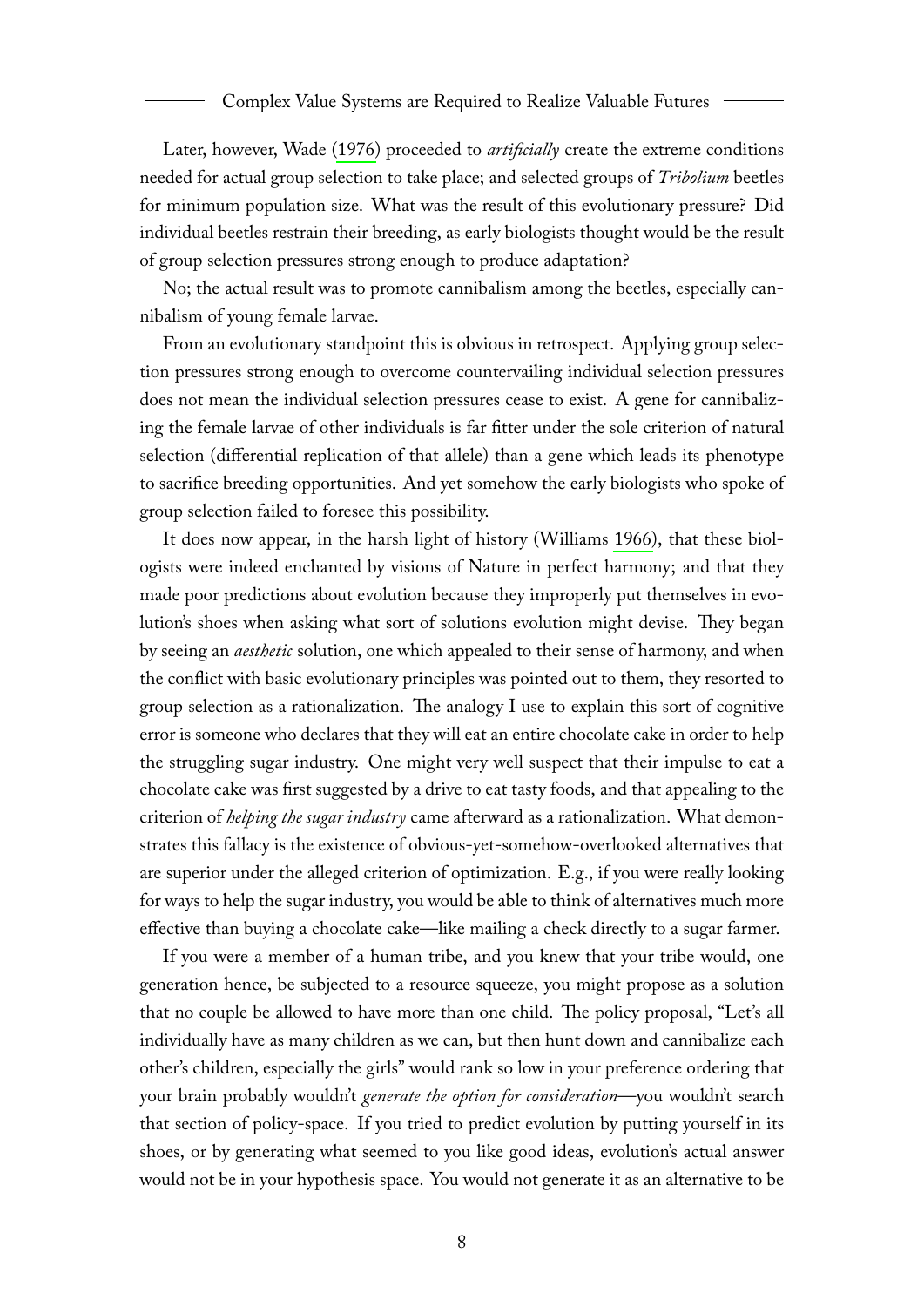considered; and so you would not notice that such a cannibalistic gene ranks higher than a reproduction-restraining gene on the *sole* criterion of natural selection for which genes become more prevalent in a population pool—namely relative inclusive fitness, with no term anywhere in that equation for aesthetics.

Similarly, if you were trying to "get my grandmother out of a burning building," the policy of dynamiting the building would not *occur to you as a suggestion*; your brain would not search that part of the solution space. So you might be surprised to see the strategy of blowing up the building win out under the *pure, sole* criterion of moving your grandmother away from the building's (former) center.

To state the point more abstractly, even seemingly "simple" instructions have high absolute complexity in their intended interpretations, because of many assumed *background preferences* which invisibly, implicitly constrain the solution space. If a fire engine showed up at the scene of the burning building, you would say "Please get my grandmother out of there!" and not "Please get my grandmother out of there alive!" because neither you nor the firefighter would *generate*, let alone *prefer*, options such as e.g., letting the fire burn down first and then removing your grandmother's charred remains.

So is it enough to program an optimization process like the Outcome Pump with a utility function like "remove my grandmother from the fire, *and* ensure she continues living"? No, because while your grandmother alive but burned is preferable to your grandmother dead, your grandmother alive and healthy is preferable to your grandmother burned. If it's not possible to get her out in *perfect* health, then losing a toe is preferable to losing an arm. If one option involves teleporting your grandmother to an isolated desert island then this is better than her being dead but worse than her being alive, healthy, and in continual contact with you and the other members of her social network. We can only begin to speculate on what potential satisfactions of our request we would consider abhorrent if we considered them at all and yet still be sorted highly by an optimization procedure that seeks to give us precisely what we asked for.

## **3. The Fragility of Value**

Frankena [\(1973\)](#page-15-14) offered this list of *terminal* values—things valued for themselves, as opposed to instrumental values pursued for their consequences; a list of terms such as one might consider evaluating over the outcomes achieved by a device like the Outcome Pump:

Life, consciousness, and activity; health and strength; pleasures and satisfactions of all or certain kinds; happiness, beatitude, contentment, etc.; truth; knowledge and true opinions of various kinds, understanding, wisdom; beauty, harmony, proportion in objects contemplated; aesthetic experience; morally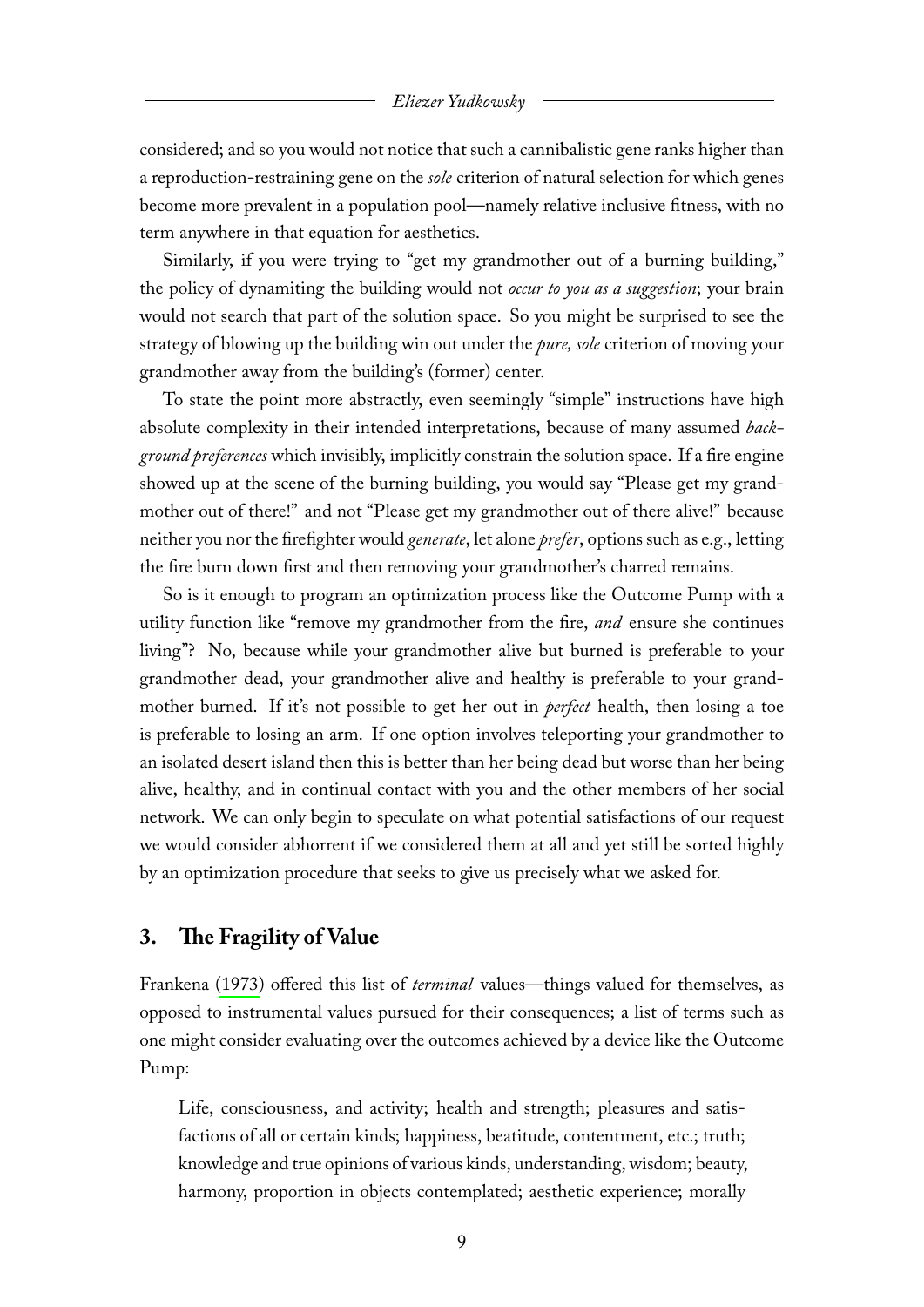good dispositions or virtues; mutual affection, love, friendship, cooperation; just distribution of goods and evils; harmony and proportion in one's own life; power and experiences of achievement; self-expression; freedom; peace, security; adventure and novelty; and good reputation, honor, esteem, etc.

Consider the proposal of trying to directly program an AI with Frankena's entire value list, quoted above, as its utility function.

Frankena's list, written in English, may be evocative to a human who already possesses these values, but does not begin to detail the complexity of any of the concepts. The list also does not state relative quantitative values, as would be needed to construct a consistent utility function. Leaving aside these two rather large points, does the proposal *on the whole* seem like a reasonable methodology for creating Friendly AI—to try and enumerate all the terminal values you can think of, and incarnate them directly into the AI's utility function?

But suppose one or more values are left out? What happens, metaphorically speaking, if the value list is *almost* right? Call this the one-wrong-number problem: My phone number has ten digits, but dialling nine out of ten digits correctly may not connect you to a person who is 90% similar to Eliezer Yudkowsky.

One might reason intuitively (via a sort of qualitative physics of ethical value) that if life and happiness are good things, then a superintelligence which attempts to promote just those two values will have, on the whole, a positive effect on the universe—that such an AI will be on the whole a good thing, even if it is perhaps not the *best* thing.

However, it is not true that a superintelligence which *lacks* a value—does not have any component of its utility function corresponding to it—will have a *net neutral impact* on reality with respect to that value. It may be difficult to appreciate what it is like for an optimization process to *completely* neglect values that we ourselves care about deeply. Darwin was famously horrified by the *Ichneumon* wasp's habit of paralyzing its prey so that the eggs laid within could hatch and eat the prey alive. Elephants, highly intelligent mammals, replace their teeth six times, and old elephants often starve to death after outliving their sixth set of teeth. A gazelle fatally wounded by a lion, doomed to die in any case, would not *lose* any inclusive reproductive fitness if its brain mercifully anesthetized its final moments of pain—but as this would provide no fitness *advantage*, natural selection, which genuinely does not care *at all* about the pain, has not promoted such an adaptation. It is not that natural selection is sadistic, or that it is *sacrificing* the gazelle's pain for increased fitness; natural selection simply lacks a term for pain, one way or another, in its equivalent of an optimization criterion. Thus natural selection produces results which seem to us *pointlessly* horrific. It's not (metaphorically speaking) that evolution cares *too little*, but that it doesn't even consider the question; and thus it literally invented pain. An AGI which valued "life" and "happiness," say, would not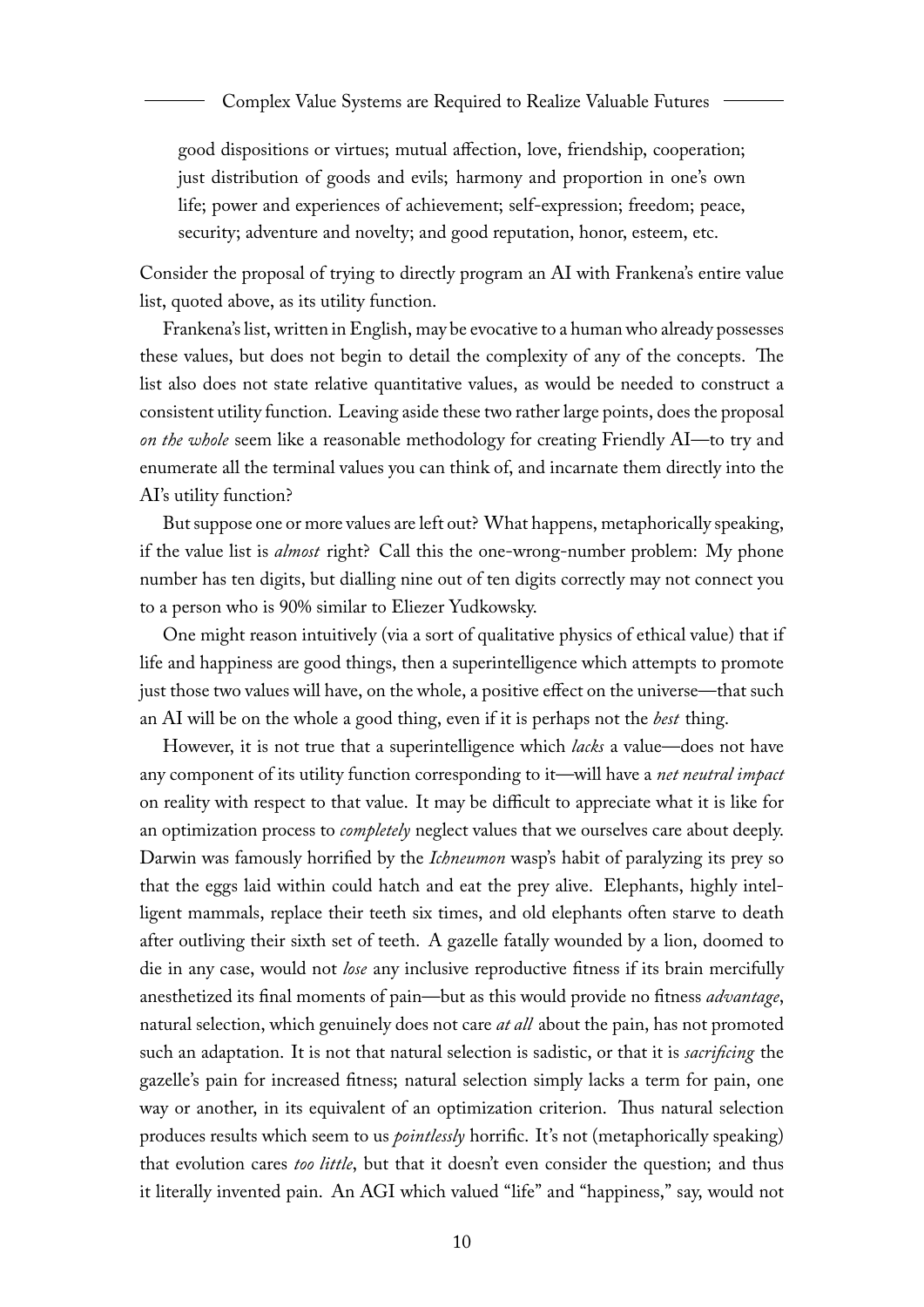necessarily have a net neutral impact on Frankena's other values like "freedom." Maximizing the number of brains within the space defined as "happy" and "alive" might be most efficiently done by rewiring them so that they do not need to be free to be happy, and perhaps simplifying them in other ways.

Similarly, there may be a one-wrong-number problem in the detailed implementation of particular values. Imagine an evolved alien species most of whose values are similar to our own, except that their terminal value for *novelty* incorporates a different parameter for when two experiences are "too similar" and hence boring when "repeated." We might discover such aliens doing the equivalent of playing the most exciting moment of the most exciting video game, over and over again with slightly different pixel colors from our perspective, their civilization would appear very boring because it seemed to be doing almost exactly the same thing over and over. Or if the aliens are more sensitive to similarity and demand greater differences, their civilization might appear to us as chaos—doing mostly strange and random things so that they can be sufficiently different from past experiences—while from their perspective, our civilization would be the boring, repetitious one.

The case of boredom also argues that losing or distorting a *single dimension of the value function* can destroy *most of the value of the outcome*—a civilization which shares *almost all* of our values except "boredom" might thereby lose almost all of what we would regard as its potential.

Boredom also illustrates a final point: natural selection has given us many *terminal* values (things which human beings value of themselves) which have *instrumental* analogues in strategies and behaviors which most rational agents might be expected to execute. The human idiom of boredom has its analogue in the exploration-exploitation tradeoff—the tradeoff between using resources or time to *find* good opportunities versus using those time or resources to *exploit* good opportunities. The classic ideal problem of exploration-exploitation is the N-armed bandit problem—a row of N slot machines with unknown payoffs (Robbins [1956\)](#page-15-15). How much time should be spent pulling levers on apparently–suboptimal slot machines to determine what payoffs they offer, and how much time should be spent pulling the lever of the slot machine which appears to yield the highest payoff based on the information so far?

Human boredom is one simple solution to this problem—we occasionally get bored with pulling the same lever over and over, and go off and pull some new lever instead, thereby gaining information that might cause us to switch levers. One might be tempted to conclude that surely any rational agent facing an exploration-exploitation tradeoff must experience something analogous to human boredom. Actually, this is like concluding that since buying a chocolate cake does help the sugar industry by some marginal amount, any rational agent driven to find optimal ways of helping the sugar industry will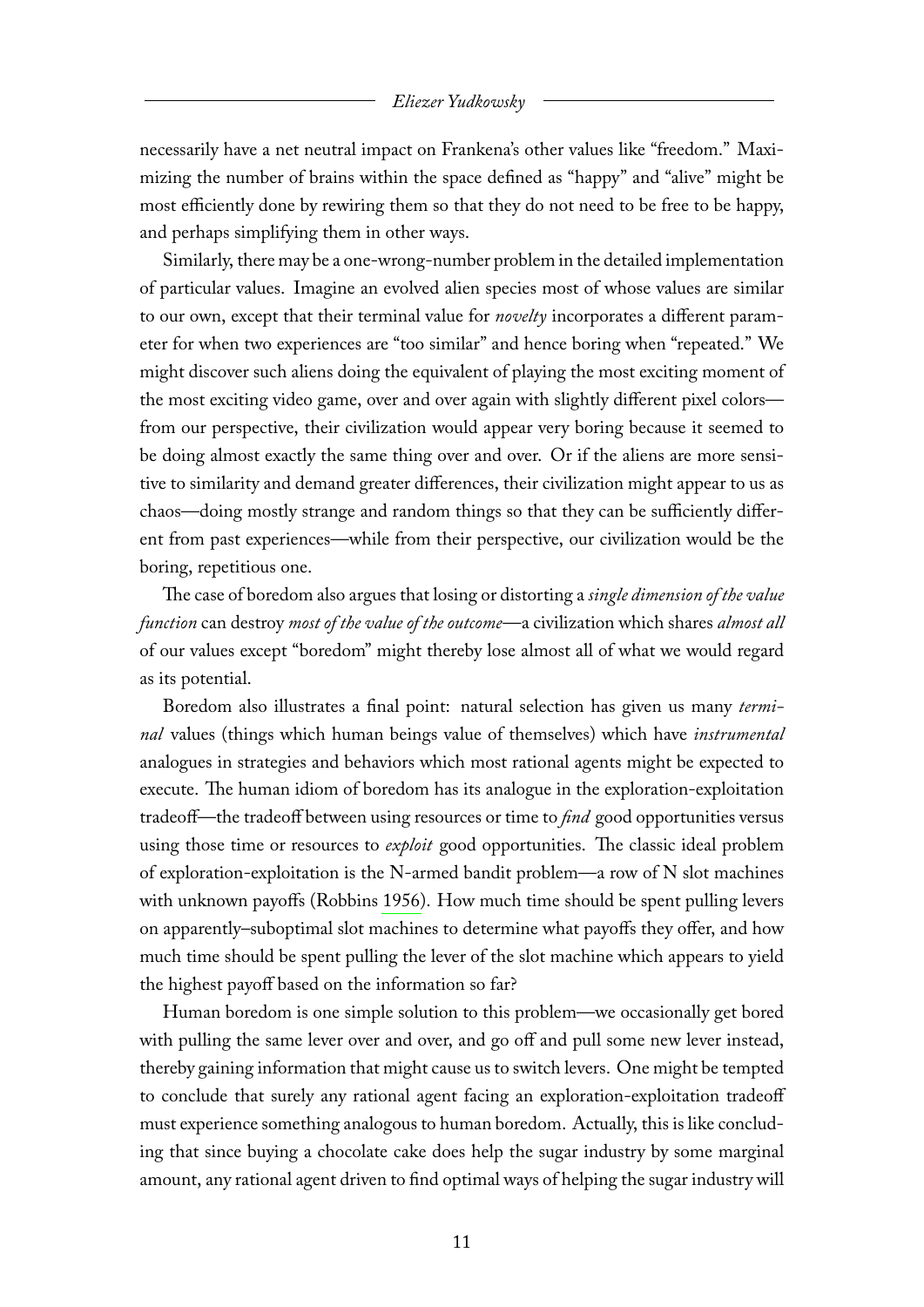buy a chocolate cake—humanlike boredom is *a* way to solve the exploration-exploitation problem, not necessarily an *optimal* way, nor does the optimal method necessarily score high in terms of human values. Reflecting on the N-armed bandit problem will show that any information gained is more valuable when it is gained *earlier* rather than *later*; and indeed the optimal solution for a Bayesian decision agent with bounded resources, is to undergo an initial exploratory phase in which all the information that is expected to be gathered, is gathered, until the *information value* of pulling any lever besides the lever with highest immediate expected utility has dropped below the expected value of pulling the most valuable lever; and then unless any surprises materialize (pulling the best lever yields unexpected results) the best lever found will simply be pulled over and over again.

An idiom of humanlike boredom is *a* solution to the exploration-exploitation tradeoff; it is better than the null alternative of never exploring. But the optimal *purely instrumental* strategy for exploration-exploitation, emerging from an ideal Bayesian decision agent which otherwise has no terminal value for novelty, is nothing like human boredom—it corresponds, metaphorically speaking, to a two-stage strategy where in the first stage many possible video games are explored for the sole purpose of gaining information about video games rather than enjoying them, and then a stage where the most exciting moment of the most exciting video game is played over and over until resources run out at the end of time.

# **4. The Case for Detailed Inheritance of Humane Values**

To speak of building an AGI which shares "our values" is likely to provoke negative reactions from any AGI researcher whose current values include terms for respecting the desires of future sentient beings and allowing them to self-actualize their own potential without undue constraint. This *itself*, of course, is a component of the AGI researcher's preferences which would not necessarily be shared by all powerful optimization processes, just as natural selection doesn't care about old elephants starving to death or gazelles dying in pointless agony. Building an AGI which shares, quote, "our values," unquote, sounds decidedly *non-cosmopolitan*, something like trying to rule that future intergalactic civilizations must be composed of squishy meat creatures with ten fingers or they couldn't possibly be worth anything—and hence, of course, contrary to our own cosmopolitan values, i.e., *cosmopolitan preferences*. The counterintuitive idea is that *even from a cosmopolitan perspective, you cannot take a hands-off approach to the value systems of AGIs*; most random utility functions result in *sterile, boring futures* because the resulting agent does not share our own intuitions about the importance of things like novelty and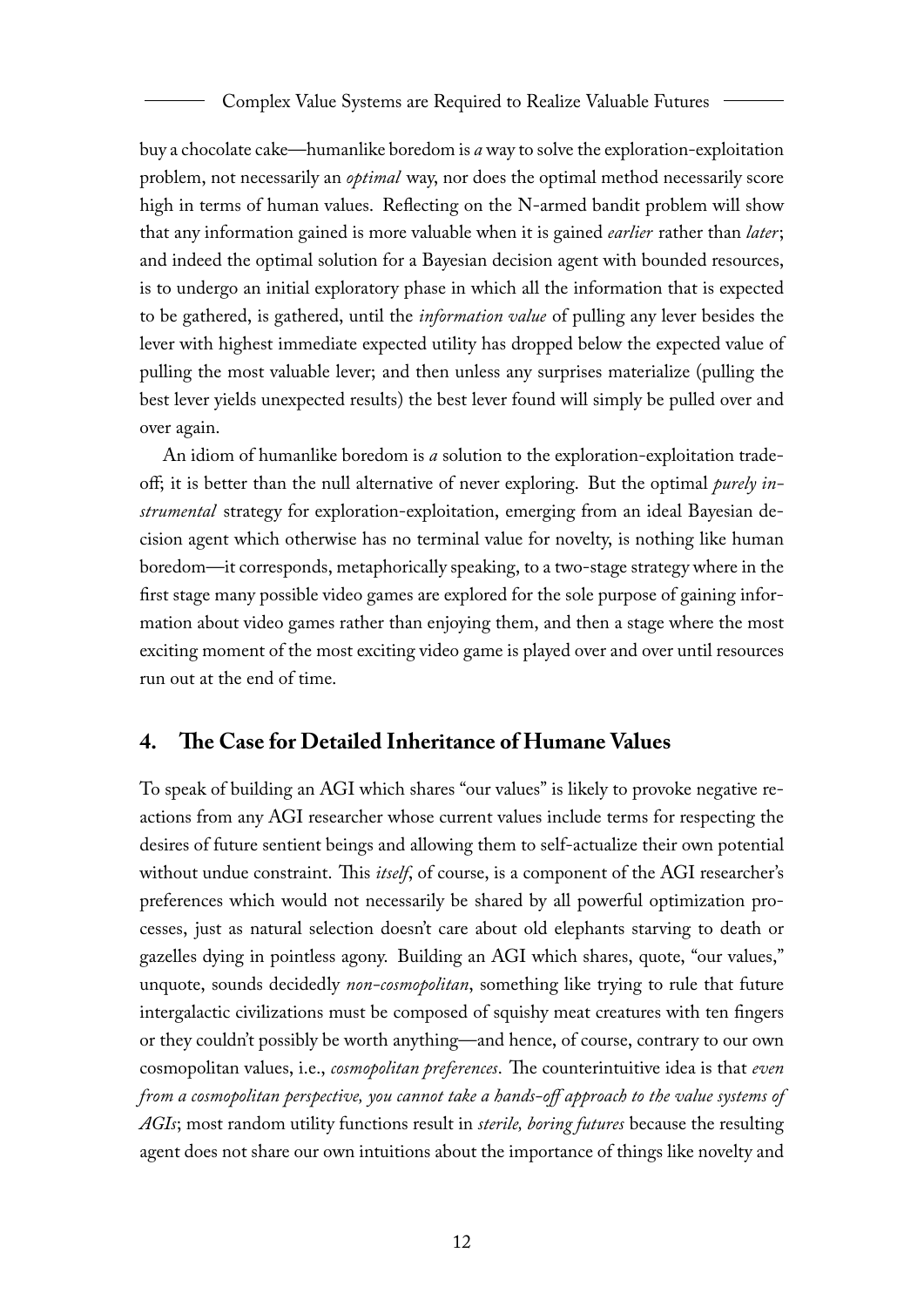diversity, but simply goes off and e.g., tiles its future light cone with paperclips, or other configurations of matter which seem to us merely "pointless."

Contemplating the prospect of an AGI with something like human-ish values *should* fill us with justifiable apprehension; human beings are not very nice. On the other hand, it is only human beings who ever *say* anything along the lines of "Human beings are not very nice"; it is not written in the cores of stars or the orbits of electrons. One might say that "human" is what we are, and that "humane" is what, being human, we wish we were. Or, plunging directly into advanced moral philosophy, we might try to define normativity not by our immediate current desires but by our *reflective equilibria*, what we would want in the limit of perfect knowledge, the ability to consider all options and arguments, and perfect self-knowledge without unwanted weakness of will (failure of self-control). Building a superintelligence that follows human orders, or an AGI that wants exactly what modern-day humans want, seems like a recipe for obvious disaster. It is less clear that building a superintelligence in the image of our *reflective equilibria*—an AI which does what humans would want if humans knew everything the AI knew, thought as fast as the AI, and had abilities analogous to the AI's understanding of and access to its own source code—would automatically result in disaster. Indeed I have singled out the notion in moral philosophy of reflective equilibrium because it is the only *naturalistic, computationally well-defined* description of normativity—what it means to "do the right thing"—that I have encountered.

While every improvement is necessarily a change, not every change is an improvement; it is our current frameworks of value (running unnoticed in the background) which make us sensitive to what seems to us like *moral progress*, a set of approvable changes in values. Replacing human values with utility functions made up of random noise would not seem to us like progress; and conversely it is not possible to define any notion of *progress* without some implicit criterion of what is progress and what is regress. Even notions of being "cosmopolitan"—of not selfishly or provincially constraining future AIs—are written down nowhere in the universe except a handful of human brains. An expected paperclip maximizer would not bother to ask such questions. And even our most cosmopolitan values, like "diversity" or "novelty," turn out to contain large amounts of hidden background complexity when prodded. Thus, to fulfill the potential of the future in even the most cosmopolitan sense, it seems necessary to invoke detailed, accurate inheritance of human values as a *starting point*—for example, by an AGI given a structured utility function containing a reference to humans, which learns a detailed model of those humans' preferences and then extrapolates that model toward reflective equilibrium.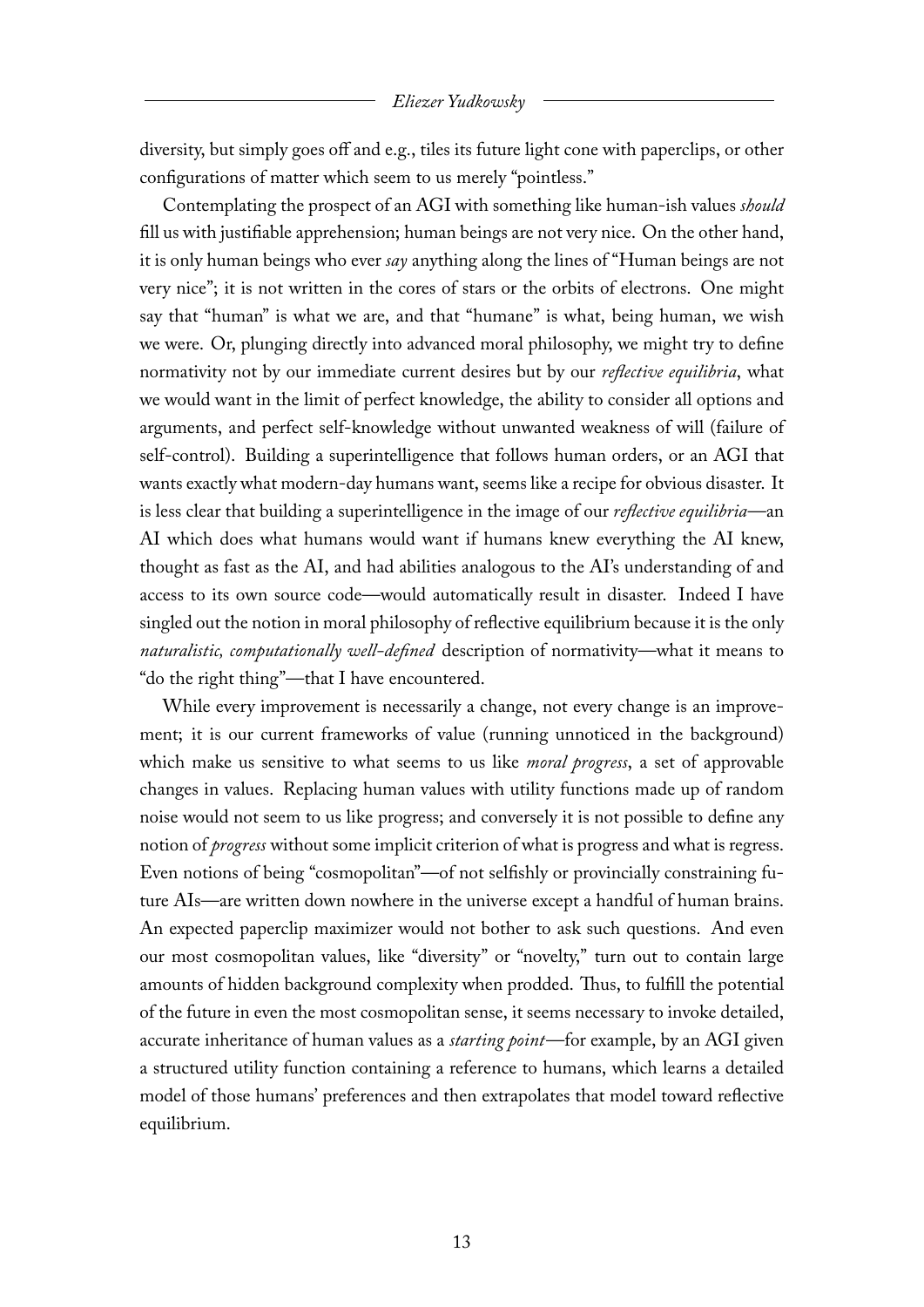Complex Value Systems are Required to Realize Valuable Futures

## **5. Conclusion**

We can probably all agree that constraining future intergalactic civilizations to be made up of minds exactly like human minds would waste the potential of the fallow stars. Though some may find the conclusion counterintuitive, this paper argues that to *fail entirely* to shape the values of the first self-improving AGIs built, would be no better. The result would not be a ghost-in-the-machine free to go its own way without our nagging, but a future light cone tiled with paperclips. Even those who possess allergies to apparently provincial attempts to overconstrain the future—who fear the resulting sterility of overconstrained minds—have a wish for the future (that it *not* be boring and sterile) whose complexity they may greatly underestimate, since the wish seems easy to write in English. Seemingly "simple" proposals are likely to have unexpected undesirable consequences, overlooked as possibilities because our implicit background preferences operate invisibly to constrain which solutions we generate for consideration. Even attempts to build *rough* approximations of humane value, AIs built from value-lists of things which sound good, may waste almost all the potential of the future or even result in dystopic possibilities. There is little prospect of an outcome that realizes even the value of being *interesting*, unless the first superintelligences undergo *detailed* inheritance from human values—not necessarily to be preserved forever, but at least as a base for normalization toward reflective equilibrium—somewhere along the way, whether in the form of human uploads or AGIs with structured utility functions that explicitly learn full and detailed human values.